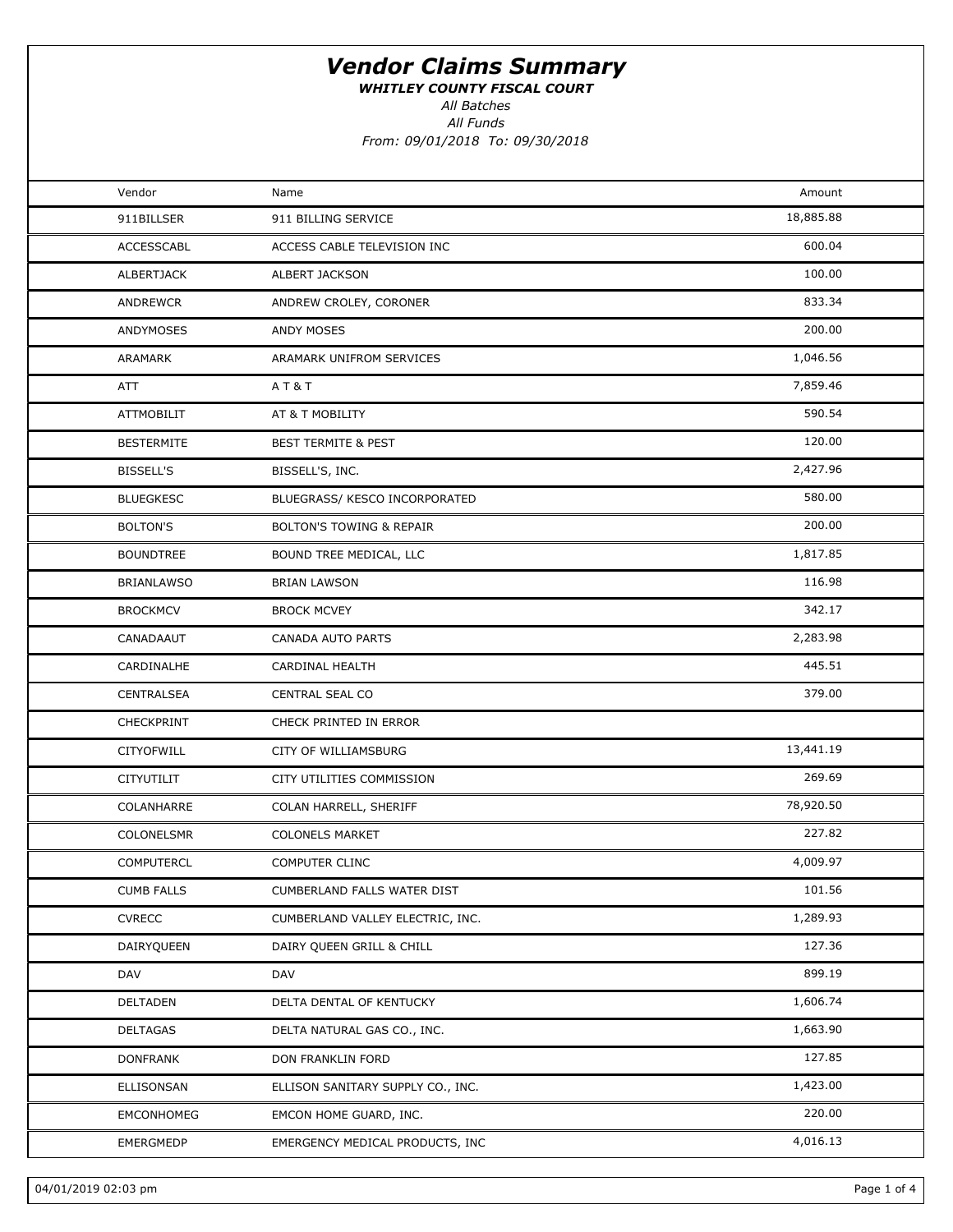WHITLEY COUNTY FISCAL COURT

All Batches

All Funds

From: 09/01/2018 To: 09/30/2018

| Vendor            | Name                                  | Amount    |  |
|-------------------|---------------------------------------|-----------|--|
| <b>ESKRIDGEAS</b> | <b>ESKRIDGE A. SHELTON</b>            | 25,267.80 |  |
| EVELYNMCCU        | EVELYN MCCULLAH                       | 19.40     |  |
| EVERBANKCO        | TIAA COMMERICAL FINANCE INC           | 334.93    |  |
| EZCOUNTRY         | <b>EZ COUNTRY</b>                     | 495.00    |  |
| <b>FIRSTRESPO</b> | FIRST RESPONSE OF THE BLUEGRASS       | 662.00    |  |
| <b>FLEETMATIC</b> | FLEETMATICS USA, LLC                  | 300.00    |  |
| <b>GALLS</b>      | GALLS, INC                            | 407.76    |  |
| GEDRIVEIN         | G & E DRIVE-IN                        | 165.00    |  |
| GEOCONEXCO        | GEOCONEX CORPORATION                  | 9,176.20  |  |
| GREATAMERI        | GREAT AMERICA FINANCIAL SERVICES      | 197.97    |  |
| <b>HARDEE'S</b>   | HARDEE'S                              | 78.00     |  |
| HIGHBRIDGE        | HIGHBRIDGE SPRING WATER CO, INC.      | 271.90    |  |
| HINKLECONT        | HINKLE CONTRACTING COMPANY LLC        | 23,733.41 |  |
| HINKLEENV         | HINKLE ENVIRONMENTAL SERVICE LLC      | 3,000.00  |  |
| <b>HOLSTONGAS</b> | <b>HOLSTON GASES</b>                  | 3,062.35  |  |
| HUDSONMATE        | <b>HUDSON MATERIALS</b>               | 14,649.92 |  |
| <b>HUMANA</b>     | HUMANA HEALTH PLAN, INC.              | 58,897.22 |  |
| IGA               | HOMETOWN IGA #57                      | 560.37    |  |
| <b>JAMESJONES</b> | JAMES JONES EXCAVATING                | 2,824.14  |  |
| <b>JASONMCCUL</b> | <b>JASON MCCULLAH</b>                 | 65.00     |  |
| <b>JIMTHORTON</b> | JIM THORNTON - 3RD DISTRICT CONSTABLE | 200.00    |  |
| <b>JOHNCOINC</b>  | JOHNCO, INC.                          | 4,076.94  |  |
| <b>JOHNDURHAM</b> | <b>JOHN DURHAM</b>                    | 1,725.00  |  |
| <b>JOHNNYWHE</b>  | JOHNNY WHEELS OF WILLIAMSBURG, INC    | 2,294.90  |  |
| <b>JOHNSONCON</b> | JOHNSON CONTROLS FIRE PROTECTION LP   | 1,245.00  |  |
| <b>JOSHCRAWFO</b> | <b>JOSH CRAWFORD</b>                  | 12,615.00 |  |
| KACO              | K A C O ALL LINES FUND                | 84,327.34 |  |
| KACOLEAS          | KACO LEASING TRUST                    | 2,605.78  |  |
| <b>KACOW</b>      | KACO WORKERS COMPENSATION FUND        | 71,857.74 |  |
| KELLWELLFO        | KELLWELL FOOD MANAGEMENT              | 28,691.96 |  |
| KENTENAD          | KEN TEN ADVERTISING                   | 1,486.07  |  |
| KENTUCKYUT        | KU                                    | 14,262.94 |  |
| KENWAYDIS         | KENWAY DISTRIBUTORS                   | 213.29    |  |
| KNOXCOUTIL        | KNOX COUNTY UTILITIES COMMISSION      | 26.04     |  |
|                   |                                       |           |  |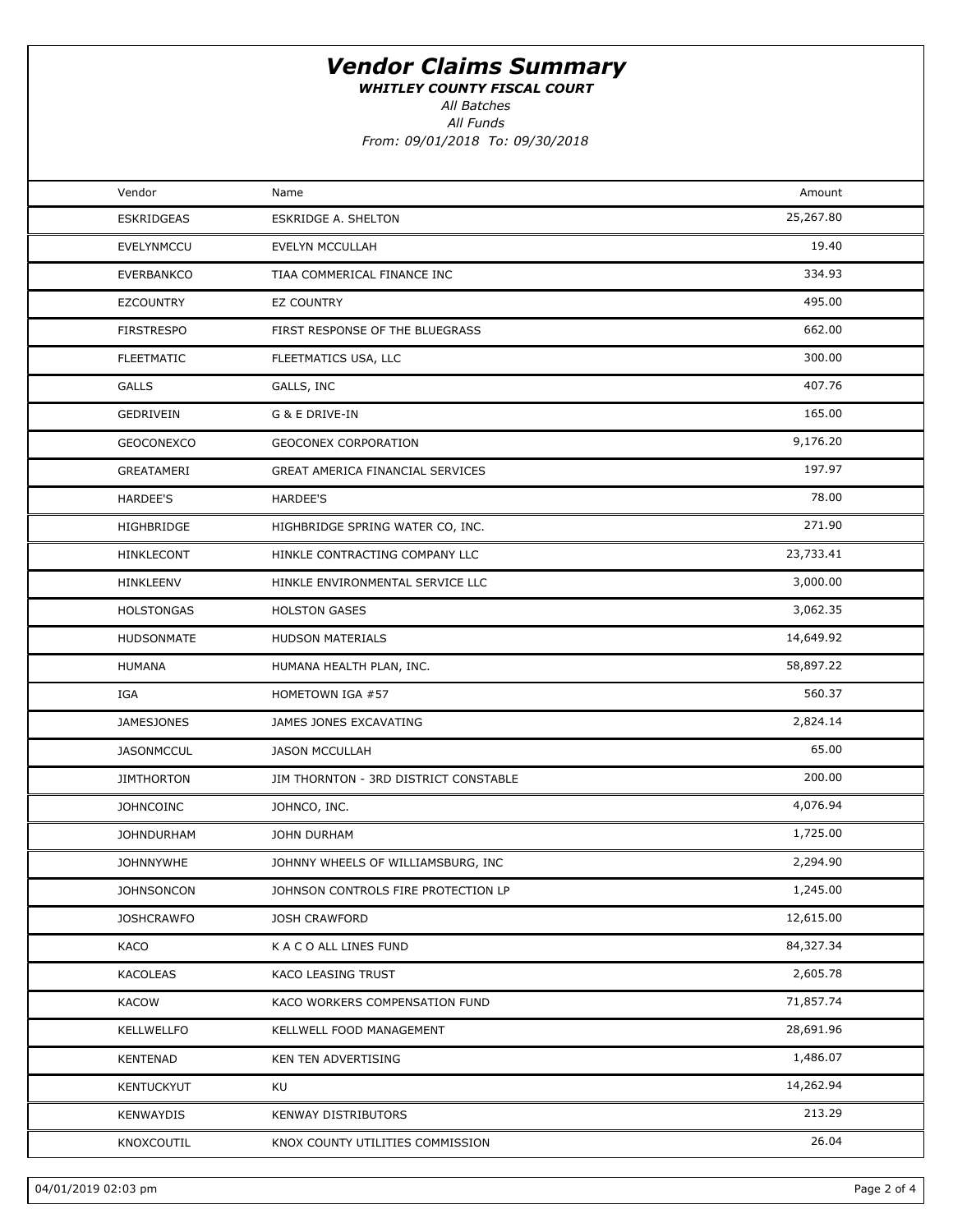WHITLEY COUNTY FISCAL COURT

All Batches

All Funds From: 09/01/2018 To: 09/30/2018

| Vendor            | Name                                   | Amount     |  |
|-------------------|----------------------------------------|------------|--|
| <b>KYBOARDEMS</b> | KY BOARD OF EMERGENCY MEDICAL SERVICES | 250.00     |  |
| KYSTATETRE        | KENTUCKY STATE TREASURER               | 7,893.99   |  |
| <b>LIDAPOWERS</b> | LIDA J. POWERS                         | 681.68     |  |
| LONNIEFOLE        | LONNIE FOLEY                           | 200.00     |  |
| LYKINSOILC        | LYKINS OIL COMPANY                     | 13,680.64  |  |
| MAPLECRKBP        | MAPLE CREEK BAPTIST CHURCH             | 500.00     |  |
| MOOREMEDIC        | MOORE MEDICAL                          | 936.14     |  |
| NEWSJOURNA        | <b>NEWS JOURNAL</b>                    | 19,615.23  |  |
| NIGOVERNME        | NI GOVERNMENT SERVICES, INC.           | 73.73      |  |
| NORVEXSUPP        | <b>NORVEX SUPPLY</b>                   | 1,938.26   |  |
| OWENSAUTO         | <b>OWENS AUTO PARTS</b>                | 10.08      |  |
| <b>PDS</b>        | PRECISION DUPLICATING SOLUTIONS INC    | 301.56     |  |
| PREFERREDL        | PREFERRED LAB SERVICE                  | 1,020.00   |  |
| PREWITTFAR        | PREWITT FARM SUPPLY                    | 218.00     |  |
| QUALITYCAR        | QUALITY CARE AUTO SERVICE              | 1,290.89   |  |
| QUILL             | QUILL CORPORATION                      | 599.96     |  |
| RANDYSCHEN        | <b>RANDY SCHENK</b>                    | 20.00      |  |
| ROBBIEBROW        | ROBBIE BROWN                           | 40.55      |  |
| RONBOWLING        | RON BOWLING                            | 200.00     |  |
| SEAPPARATU        | SOUTHEAST APPARATUS, LLC               | 115,414.00 |  |
| SOEASTEME         | SOUTHEASTERN EMERGENCY EQUIP.          | 4,914.94   |  |
| SOUTHERNHE        | SOUTHERN HEALTH PARTNERS               | 42,675.39  |  |
| SOUTHKYTRU        | SOUTH KY TRUCK SERVICE, LLC            | 2,480.43   |  |
| <b>TEKSWORKS</b>  | <b>TEKS WORK</b>                       | 100.00     |  |
| THERMAL           | THERMAL EQUIPMENT SERVICE CO.          | 5,568.00   |  |
| TIMEWARNER        | TIME WARNER CABLE                      | 413.72     |  |
| TIMSMITH          | TIM SMITH CONSTRUCTION                 | 3,850.00   |  |
| TWOGETON          | 2 GETON NET, INC.                      | 149.98     |  |
| VERIZONWIR        | <b>VERIZON WIRELESS</b>                | 458.81     |  |
| <b>WCFC</b>       | WHITLEY COUNTY FISCAL COURT PR         | 333,988.82 |  |
| <b>WDBRYANT</b>   | W D BRYANT & SONS INC.                 | 16,322.62  |  |
| <b>WENDY'S</b>    | WENDY'S OF BOWLING GREEN, INC.         | 127.21     |  |
| WEXBANK           | <b>WEX BANK</b>                        | 8,291.07   |  |
| WHAYNESUPP        | WHAYNE SUPPLY COMPANY                  | 386.94     |  |